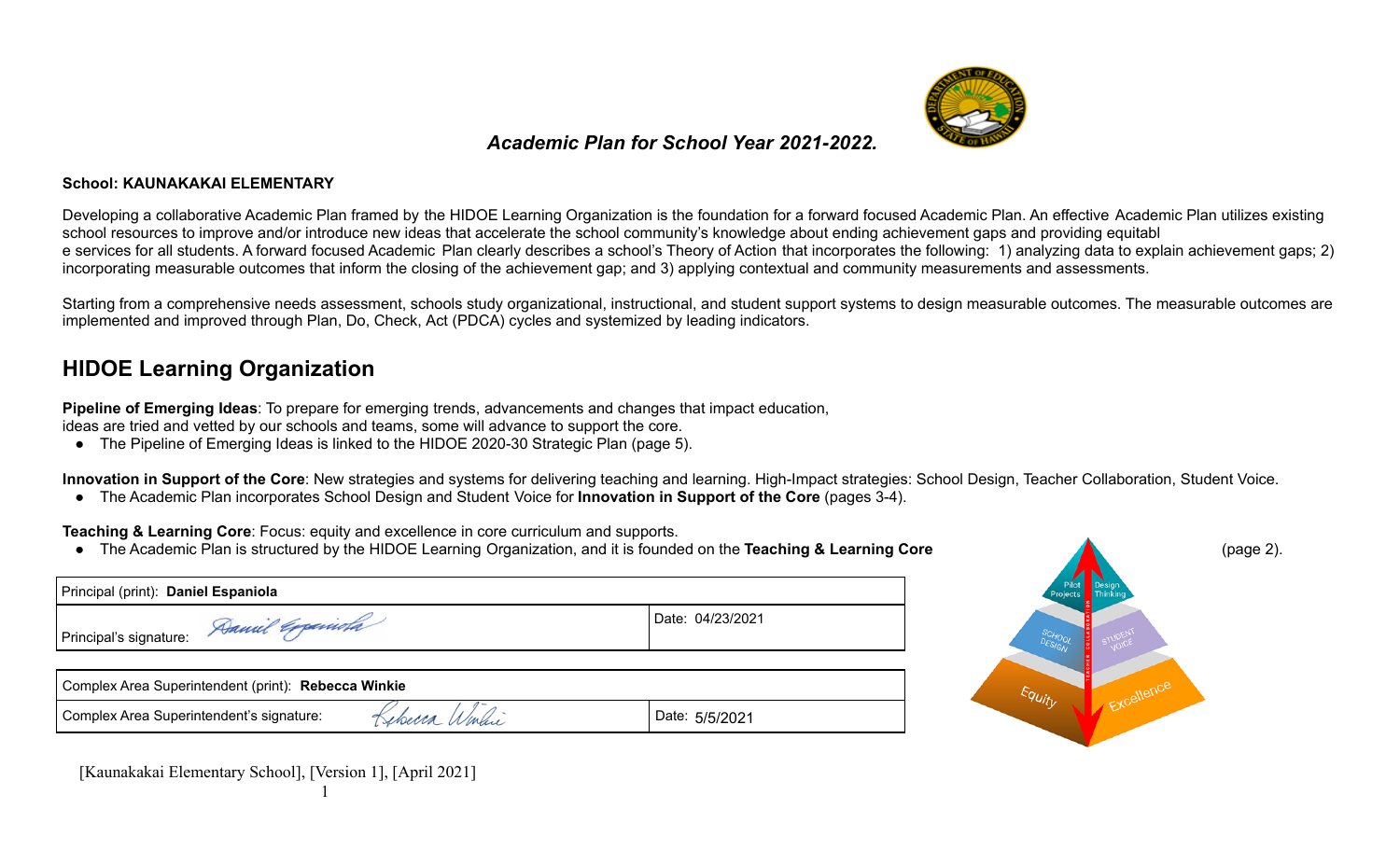# $E_{q_{U}}$

# **Teaching & Learning Core: Equity and Excellence**

In order to address equity, list the targeted subgroup(s) and their identified needs. Specifying enabling [activities](https://docs.google.com/document/d/1_CBCCCUPTqpr2sEeh1fQ9EUVupyhBBZlYUdzcm9zCw0/edit) in the academic plan should address identified subgroup(s) and their needs.

|                                                                                                                                                                                                                                                                                                                           | Gap       |                      | <b>Achievement</b> | <b>Theory of Action</b>                                                                                                                                                                                                                              | <b>Enabling Activity</b>                                                                                                                                                                                                    |
|---------------------------------------------------------------------------------------------------------------------------------------------------------------------------------------------------------------------------------------------------------------------------------------------------------------------------|-----------|----------------------|--------------------|------------------------------------------------------------------------------------------------------------------------------------------------------------------------------------------------------------------------------------------------------|-----------------------------------------------------------------------------------------------------------------------------------------------------------------------------------------------------------------------------|
| Identify and describe an achievement gap including<br>but not limited to Special Education or English<br>Learners or any other sub group. The description                                                                                                                                                                 |           |                      |                    | What is your Theory of Action (if-then) to<br>improve the achievement gap?                                                                                                                                                                           | What are your <b>Enabling Activities</b> to improve the achievement gap?                                                                                                                                                    |
| must be gathered from a comprehensive needs<br>assessment (CNA), such as Title I CNA, WASC Self<br>Study, International Baccalaureate, and may include                                                                                                                                                                    |           |                      |                    | If we continue our current model of EL support<br>and increase targeted Tier 3 support our EL<br>students will achieve at a higher level which then                                                                                                  | EL supports will push into the core instructional block as well as pull out students for targeted Tier 2 and 3<br>intervention.                                                                                             |
| additional local measurements.                                                                                                                                                                                                                                                                                            |           |                      |                    | can decrease our achievement gap.                                                                                                                                                                                                                    | Teacher teams (Sped/GenEd) will engage in weekly planning and collaboration around behavioral and<br>academic strategies in weekly lessons and/or units which will be used during daily co-teaching.                        |
| Through data analysis in ELA and Math for all subgroups,<br>students are below the 50% proficiency mark (except for our<br>Non-High Needs kids in ELA). The lowest of which is our<br>Special Education subgroup. With our SPED subgroup<br>underperforming, Kaunakakai School has been identified as a<br>TSI-CU school. |           |                      |                    | If we continue to use the methods and models of<br>inclusive practices provided from Stetson $\&$<br>Associates between SPED and Gen. Ed. teachers.<br>we will increase Tier 1 instruction to meet the<br>needs of all learners for both ELA & Math. | Weekly PLC time will be allotted for all faculty and their Educational Assistants to collaborate and plan<br>differentiated lessons, as well as cover behavioral and academic strategies to help close the achievement gap. |
| <b>ELA Subgroup Proficiency</b>                                                                                                                                                                                                                                                                                           |           |                      |                    | If we designate weekly time for SPED and Gen.<br>Ed teachers and Educational Assistants to                                                                                                                                                           | SPED teachers will intensify afternoon support to provide Tier 3 pullout services to help in closing the<br>achievement gap.                                                                                                |
| <b>School Year</b>                                                                                                                                                                                                                                                                                                        | 2018/2019 | *2019/2020 2020/2021 |                    | collaborate and plan differentiated lessons, and                                                                                                                                                                                                     |                                                                                                                                                                                                                             |
| <b>All Students</b>                                                                                                                                                                                                                                                                                                       | 44%       | N/A                  |                    | cover behavioral and academic strategies, then<br>we will have better alignment to effectively meet                                                                                                                                                  | Teachers will increase academic and comprehensive language in all subject areas including listening<br>comprehension and students ability to communicate reasoning and problem solving. (WASC)                              |
| Disadvantaged                                                                                                                                                                                                                                                                                                             | 32%       | N/A                  |                    | the diverse learning needs of our students.                                                                                                                                                                                                          |                                                                                                                                                                                                                             |
| <b>SPED</b>                                                                                                                                                                                                                                                                                                               | 0%        | N/A                  |                    |                                                                                                                                                                                                                                                      |                                                                                                                                                                                                                             |
| <b>High Needs</b>                                                                                                                                                                                                                                                                                                         | 32%       | N/A                  |                    | If SPED teachers intensify their services by<br>pulling students in the afternoons to receive Tier                                                                                                                                                   | Grades K-2 teachers will implement ECRI and grades 3-5 will implement Flip Books at least 4 times a week<br>to help all students build reading proficiency.                                                                 |
| Non-High Needs                                                                                                                                                                                                                                                                                                            | 90%       | N/A                  |                    | 3 support, then we can help to decrease                                                                                                                                                                                                              |                                                                                                                                                                                                                             |
| *No testing done in 2019-2020                                                                                                                                                                                                                                                                                             |           |                      |                    | achievement gap.                                                                                                                                                                                                                                     |                                                                                                                                                                                                                             |
| <b>Math Subgroup Proficiency</b>                                                                                                                                                                                                                                                                                          |           |                      |                    | If we continue to purchase PPTs to directly                                                                                                                                                                                                          | All SPED and Gen. Ed teachers will participate in the Data Team process weekly; analyze student work in                                                                                                                     |
| <b>School Year</b>                                                                                                                                                                                                                                                                                                        | 2018/2019 | 2019/2020            | 2020/2021          | support classroom teachers with RTI, as well as                                                                                                                                                                                                      | both ELA and Math then plan and implement lessons to help close the learning gaps and raise student                                                                                                                         |
| <b>All Students</b>                                                                                                                                                                                                                                                                                                       | 28%       | N/A                  |                    | an additional SPED teacher, the achievement gap                                                                                                                                                                                                      | achievement. (WASC)                                                                                                                                                                                                         |
| Disadvantaged                                                                                                                                                                                                                                                                                                             | 24%       | N/A                  |                    | will decrease because structured levels of support<br>are in place and because SPED teachers are not                                                                                                                                                 |                                                                                                                                                                                                                             |
| <b>SPED</b>                                                                                                                                                                                                                                                                                                               | 4%        | N/A                  |                    | shared between 2 or 3 grade levels.                                                                                                                                                                                                                  |                                                                                                                                                                                                                             |
|                                                                                                                                                                                                                                                                                                                           |           |                      |                    |                                                                                                                                                                                                                                                      |                                                                                                                                                                                                                             |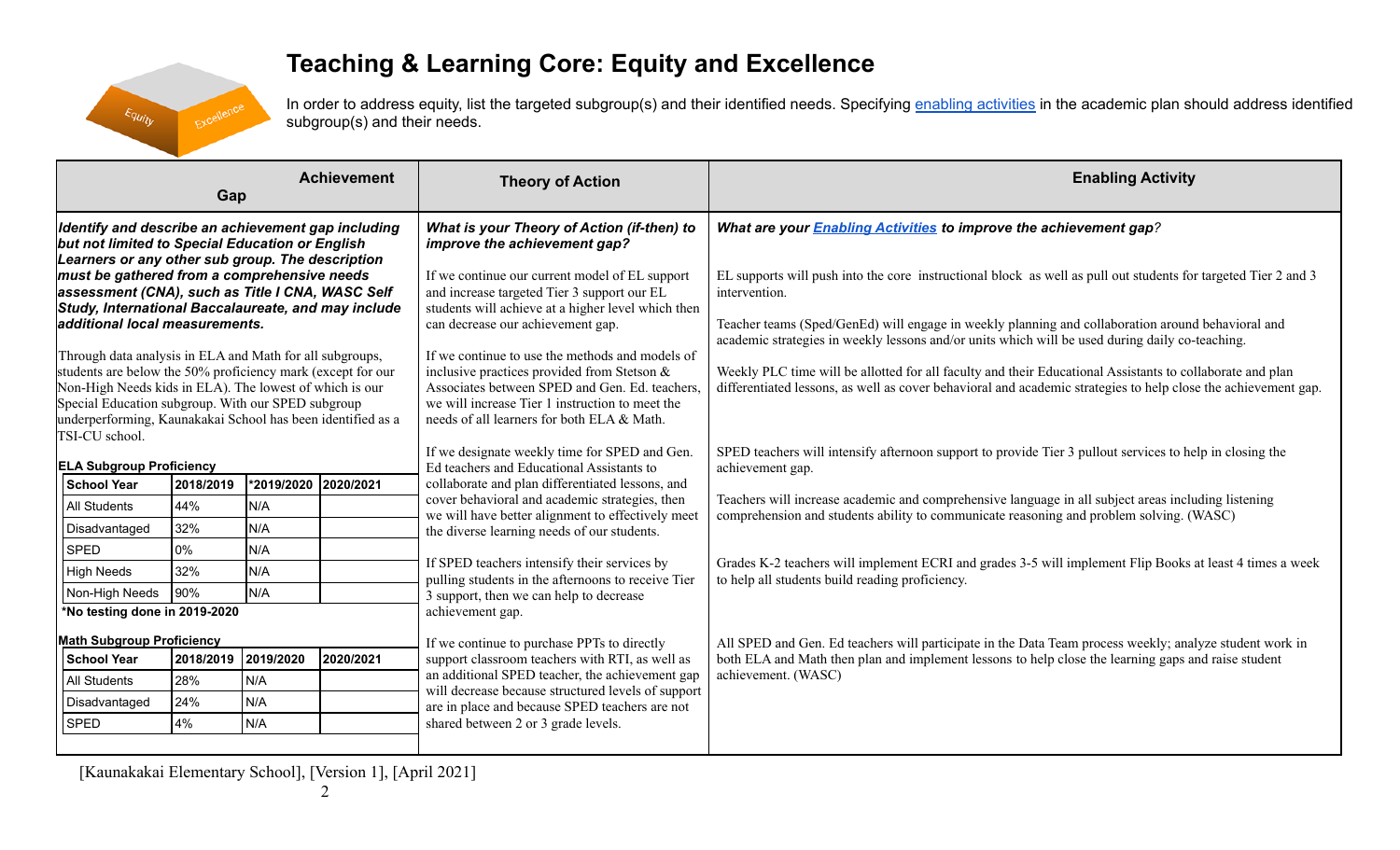| <b>High Needs</b><br>Non-High Needs | 24%<br>45% | N/A<br>N/A                                                                                                                                                                                                                                                                |  | If we increase academic and comprehensive<br>language in all subject areas including listening<br>comprehension and students ability to                                                                                                                                                                                                                                                                                              |  |
|-------------------------------------|------------|---------------------------------------------------------------------------------------------------------------------------------------------------------------------------------------------------------------------------------------------------------------------------|--|--------------------------------------------------------------------------------------------------------------------------------------------------------------------------------------------------------------------------------------------------------------------------------------------------------------------------------------------------------------------------------------------------------------------------------------|--|
| *No testing done in 2019-2020       |            | communicate reasoning and problem solving,<br>KES will be able to close the achievement<br>gap.(WASC)<br>If we provide Parent Learning workshops to<br>share strategies being taught in the classroom,<br>parents will be better equipped to help their child<br>at home. |  |                                                                                                                                                                                                                                                                                                                                                                                                                                      |  |
|                                     |            |                                                                                                                                                                                                                                                                           |  | If we continue our Early Literacy focus of<br>implementing ECRI and Flip Books, more<br>students will become proficient in reading.<br>If teachers continue to participate in the Data<br>Team process in PLCS which includes data<br>analysis, looking at student work in both ELA<br>and math, and implementation of instructional<br>practices it will result in raising student<br>achievement and closing learning gaps. (WASC) |  |



## **Innovation in Support of the Core: School Design and Student Voice**

**Describe here your complex/school contexts for School Design and Student Voice.** At the core of Kaunakakai Elementary School is our vision of OHANA. Where **O**ur students **H**onor diversity, **A**chieve high standards, **N**avigate as productive members of our global and technological community with **A**loha. We strongly promote our Hawaiian core values of *Kuleana, Laulima and Ho'ihi (KLH)* and infuse them into our GLOs. We feel that supporting the whole child is very important and we take every opportunity to celebrate positive student behavior with school recognition and celebrations, as well as embracing student voice through our Student Council's Two Thumbs Up and Suggestion Box, as well as data collected through the Panorama survey. We strongly believe that students' social and emotional growth is just as important as their academic growth. We utilize a multi-tiered approach to assist students' academic and behavioral needs. Our Response to Intervention **(RTI-A and RTI-B)** is an integral part of our school design. Through school-wide data analysis we have found that our students have more difficulty in mathematics than ELA, primarily in the area of conceptual understanding and procedural fluency. In ELA, our primary grades, students struggle with oral reading fluency. Increasing proficiency in these areas has become a school-wide goal.

#### **Current and continuing initiatives that will further advance your 2020-21 School Design and Student Voice.**

Data Analysis and continuous school improvement has become part of the DNA at Kaunakakai School. Through our findings we have embodied school design initiatives around curriculum, instruction, and student support. We currently have systems addressing Response to Intervention: (RTI) Academic and Behavior, a SPED Inclusion System, weekly Professional Learning Communities (PLC) to help us identify school-wide areas of need and ways to address them. peer observations and follow up quided visits to help solidify the Powerful Instructional Practices (PIPs) which helps us improve on our TIA. As part of our RTI system, we maximize the use of Para-Professional Tutors which allow smaller Tier 2 groups to occur and SPED Inclusion and PLCs allow teachers to collaborate, target, and meet the educational and social

[Kaunakakai Elementary School], [Version 1], [April 2021]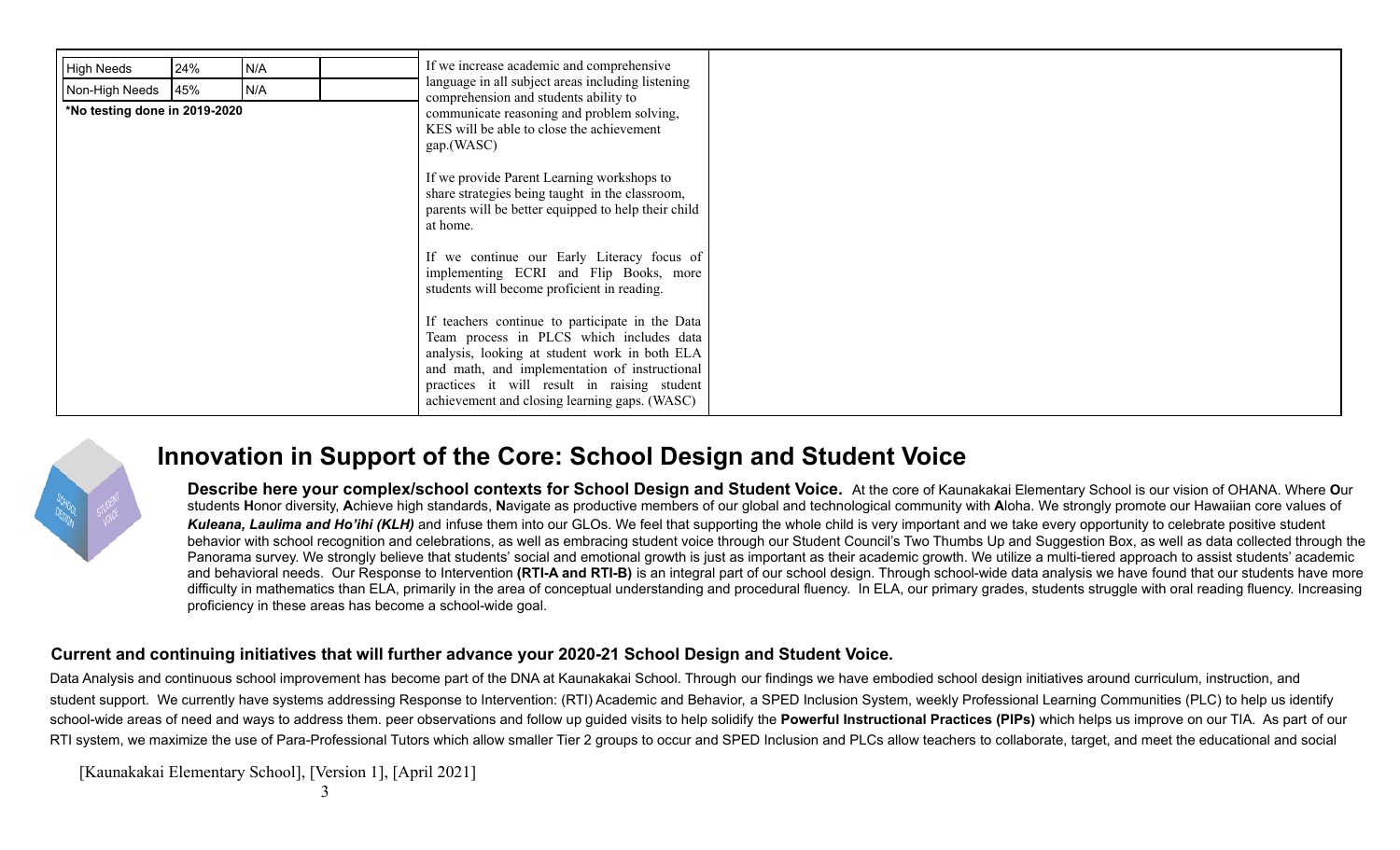emotional needs of each student. Our school's Student Council acts as a vehicle to retrieve and address student voice through the Two Thumbs Up and Suggestion Box. They plan activities during recess and movie night special events, managing social activities throughout the school year, and provide feedback to teachers on what interests students. Through our existing school design and student voice initiatives, KES plans to continue such practices to improve our school.

### **Conditions for Success for School Design and Student Voice**

In order for KES to be successful in addressing our academic achievement we need to tighten up some of our existing design systems with new ideas that have not been done before. Some ways are to establish more support in ELA and Math RTI groups by transitioning PPTs to Educational Assistants. Increase the intensity of services for our Special Education students in the afternoons to allow intensive targeted support to occur. Change our current bell schedule to allot more instructional time during math and move weekly PLCs after school on early release days. After school PLC will allow all teachers and Educational Assistants to consistently receive professional development, participate in Data Teams, and plan and collaborate with one another. Other ways are teacher input on the master schedule and restructuring the use of computer instruction to focus around computer and test preparation skills are other ways we feel can increase student success and achievement.

|                                                                                                      | SY 2021-22 Measurable Outcomes                    |                                                                              | SY 2020-22 Measurable Outcomes                                                                                                                                                                                                            | SY 2020-22 Measurable Outcomes                                                                                                                                     |  |  |
|------------------------------------------------------------------------------------------------------|---------------------------------------------------|------------------------------------------------------------------------------|-------------------------------------------------------------------------------------------------------------------------------------------------------------------------------------------------------------------------------------------|--------------------------------------------------------------------------------------------------------------------------------------------------------------------|--|--|
| What are your Measurable Outcomes around School Design and<br>Student Voice? What are you designing? |                                                   |                                                                              | Why are you implementing them?<br>WASC: Visiting Committee recommends that KES continue to focus on:<br>Faculty continue to participate in the professional development cycle                                                             | How will you know that they are causing an improvement?<br>WASC:                                                                                                   |  |  |
| Subject/Area                                                                                         | Baseline (2018-2019)                              | Goal (2020-2021)                                                             | on researched-based practices to ensure academic growth in order to<br>close the achievement gap and provide rigorous and challenging                                                                                                     | The focus areas indicated through our Mid-Cycle visitation on March 4,                                                                                             |  |  |
| SBA-ELA                                                                                              | 44%                                               | 47%                                                                          | experiences.<br>Results of data analysis, including student work in both math and ELA,                                                                                                                                                    | 2020 indicated that such areas of growth would help in our overall student<br>achievement. These areas have been identified by the WASC visiting                   |  |  |
| SBA-Math                                                                                             | 28%                                               | 31%                                                                          | should continue to be used by teachers to identify instructional<br>practices that will result in raising student achievement and closing                                                                                                 | committee.                                                                                                                                                         |  |  |
| K-1 STAR Early Literacy                                                                              | 5% at/above                                       | 8% at/above                                                                  | learning gaps                                                                                                                                                                                                                             | RTI: Student progress monitoring data shows an overall growth in achievement<br>and learning.                                                                      |  |  |
| <b>STAR ELA</b>                                                                                      | 6% at/above                                       | 9% at/above                                                                  | <b>RTI-</b> The goal is to provide RTI to all students to allow for academic and<br>social-emotional growth through targeted intervention and strategies. By                                                                              |                                                                                                                                                                    |  |  |
| <b>STAR Math</b>                                                                                     | 2% at/above                                       | 5% at/above                                                                  | increasing intervention and differentiated instruction we can strengthen<br>foundational skills as well as challenge students to reach their potential.                                                                                   |                                                                                                                                                                    |  |  |
| <b>SPED SBA Proficiency</b><br><b>ELA</b>                                                            | 0%                                                | 3%                                                                           | Sped Inclusion System- Our school system around Inclusion is to provide Sped                                                                                                                                                              | Sped Inclusion System: Special education student performance data will show<br>positive growth in achievement and proficiency.                                     |  |  |
| <b>SPED SBA Proficiency</b><br>Math                                                                  | 4%                                                | 7%                                                                           | students more opportunities to access general education curriculum and enhance<br>their skill acquisition. We have moved from 41% to 80% in our inclusion rate<br>(2018-2019), which has increased the opportunities for sustained social |                                                                                                                                                                    |  |  |
| <b>Inclusion Rate</b>                                                                                | 80%                                               | Maintain 80% or higher                                                       | interactions and peer role models.                                                                                                                                                                                                        | School Culture and Climate: Through feedback from various school surveys,<br>the Leadership Team will begin to address concerns to promote a more positive         |  |  |
| School Climate-SOS<br>Students/Parent/Teacher                                                        | Students: 78%<br>Parents: 80%<br>Teachers: 56.85% | Students: 80% or higher<br>Parents: 80% or higher<br>Teachers: 63% or higher | School Culture and Climate-A positive and healthy school culture and climate<br>are the foundations of high quality learning environments and create the<br>conditions for effective teaching and learning to occur.                      | school climate and culture. Positive school culture is conducive to the physical<br>safety and the mental, social, and emotional well-being of students and staff. |  |  |
| *No testing done in SY 2019-2020.                                                                    |                                                   |                                                                              |                                                                                                                                                                                                                                           |                                                                                                                                                                    |  |  |

[Kaunakakai Elementary School], [Version 1], [April 2021]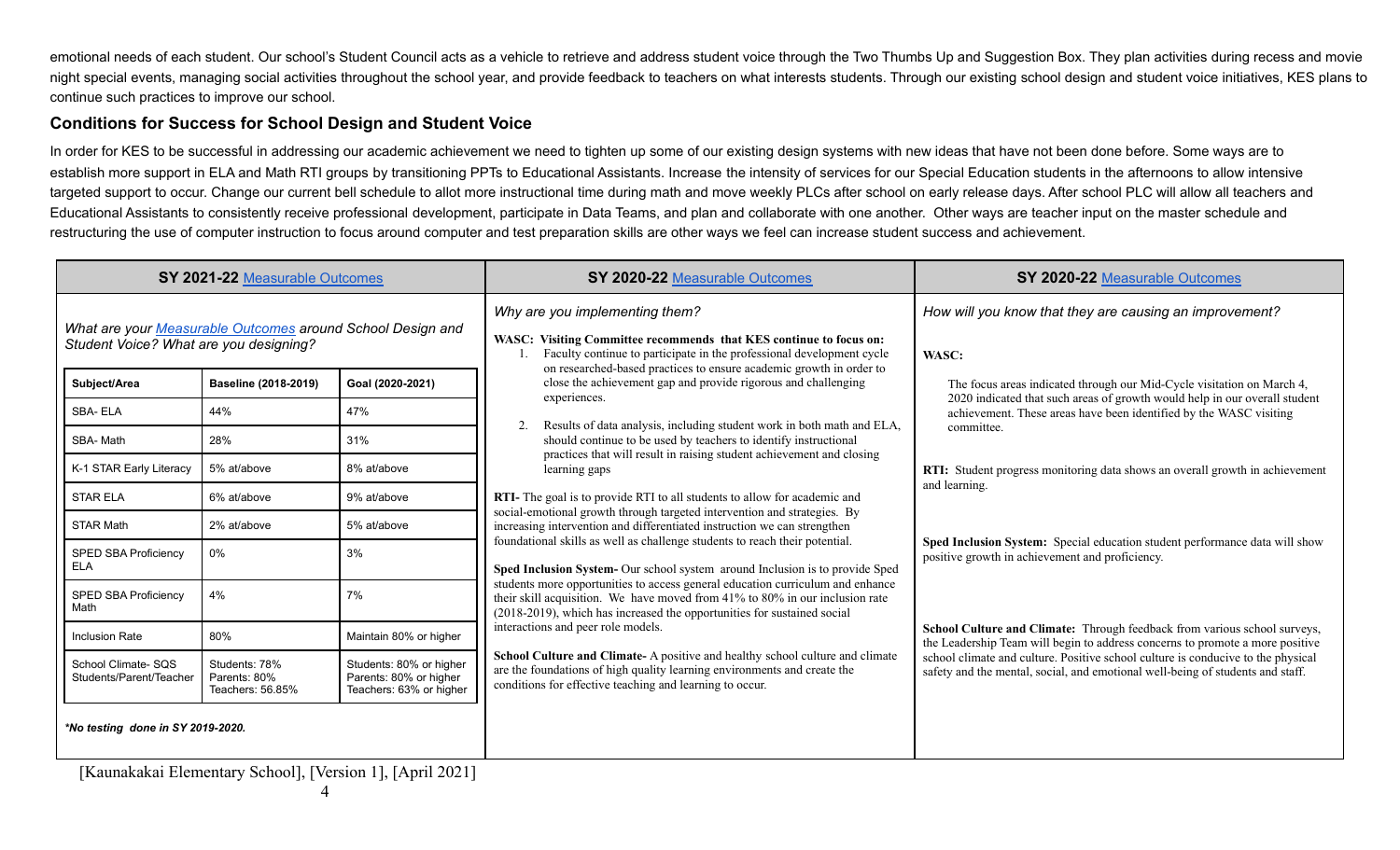## **Innovation in Support of the Core: School Design and Student Voice**



*FOCUS ON SY 2020-21:* Crosswalk enabling activities, measurable outcomes, and budget outlay and monitoring.

|                                                                                                                                                                                                                                                                                          |                                                                                            | <b>Baseline Measurements</b>                                                                 |                        | <b>Formative Measures</b>                                                                                                                                                                                                                                                                                                                                                                                                                  |                                                                                                                                                                                                                                                                                   | <b>Summative Goals</b>                                                                              |
|------------------------------------------------------------------------------------------------------------------------------------------------------------------------------------------------------------------------------------------------------------------------------------------|--------------------------------------------------------------------------------------------|----------------------------------------------------------------------------------------------|------------------------|--------------------------------------------------------------------------------------------------------------------------------------------------------------------------------------------------------------------------------------------------------------------------------------------------------------------------------------------------------------------------------------------------------------------------------------------|-----------------------------------------------------------------------------------------------------------------------------------------------------------------------------------------------------------------------------------------------------------------------------------|-----------------------------------------------------------------------------------------------------|
| Add beginning of the year measurements here.                                                                                                                                                                                                                                             |                                                                                            |                                                                                              |                        | Add throughout the year measurements here.                                                                                                                                                                                                                                                                                                                                                                                                 | Add end of year goals here.                                                                                                                                                                                                                                                       |                                                                                                     |
| <b>ELA Subgroup Proficiency:</b><br><b>School Year</b><br>All Students<br>Disadvantaged<br><b>SPED</b><br><b>High Needs</b><br>Non-High Needs<br><b>Math Subgroup Proficiency:</b><br><b>School Year</b><br>All Students<br>Disadvantaged<br><b>SPED</b><br>High Needs<br>Non-High Needs | 2018-2019<br>44%<br>32%<br>0%<br>32%<br>90%<br>2018-2019<br>28%<br>24%<br>4%<br>24%<br>45% | 2019-2020<br>N/A<br>N/A<br>N/A<br>N/A<br>N/A<br>2019-2020<br>N/A<br>N/A<br>N/A<br>N/A<br>N/A | 2020-2021<br>2020-2021 | <b>STAR assessments</b><br><b>DIBELS</b><br>MobyMax pre/post "quick tests" in Math<br><b>SBA Interim Assessments</b><br><b>PLCs</b><br><b>Data Team Process</b><br>Achieve 3000<br><b>Teacher created assessments</b><br><b>Quarterly writing assessments</b><br><b>Student self-assessments</b><br><b>BEISY</b> screener<br><b>KES School Climate Survey similar to SQS</b><br><b>RTI System reviews</b><br>Monthly attendance incentives | <b>ELA Subgroup Proficiency</b><br>l School Year<br><b>All Students</b><br>Disadvantaged<br><b>SPED</b><br>High Needs<br>Non-High Needs<br><b>Math Subgroup Proficiency</b><br><b>School Year</b><br>All Students<br>Disadvantaged<br><b>SPED</b><br>High Needs<br>Non-High Needs | Goal:<br>$20 - 21$<br>47%<br>35%<br>3%<br>35%<br>85%<br>$20 - 21$<br>31%<br>27%<br>7%<br>27%<br>48% |
| 13%<br><b>Chronic Absenteeism:</b><br>93.67%<br><b>Attendance Rate:</b>                                                                                                                                                                                                                  |                                                                                            |                                                                                              |                        | <b>Chronic Absenteeism:</b><br><b>Attendance Rate:</b>                                                                                                                                                                                                                                                                                                                                                                                     | 11%<br>94.67%                                                                                                                                                                                                                                                                     |                                                                                                     |
| <b>School Climate:</b><br><b>Teacher Satisfaction</b>                                                                                                                                                                                                                                    |                                                                                            | 54%                                                                                          |                        |                                                                                                                                                                                                                                                                                                                                                                                                                                            | <b>School Climate:</b><br><b>Teacher Satisfaction</b>                                                                                                                                                                                                                             | 64%                                                                                                 |

#### **Student Outcomes (SY 2020-21)**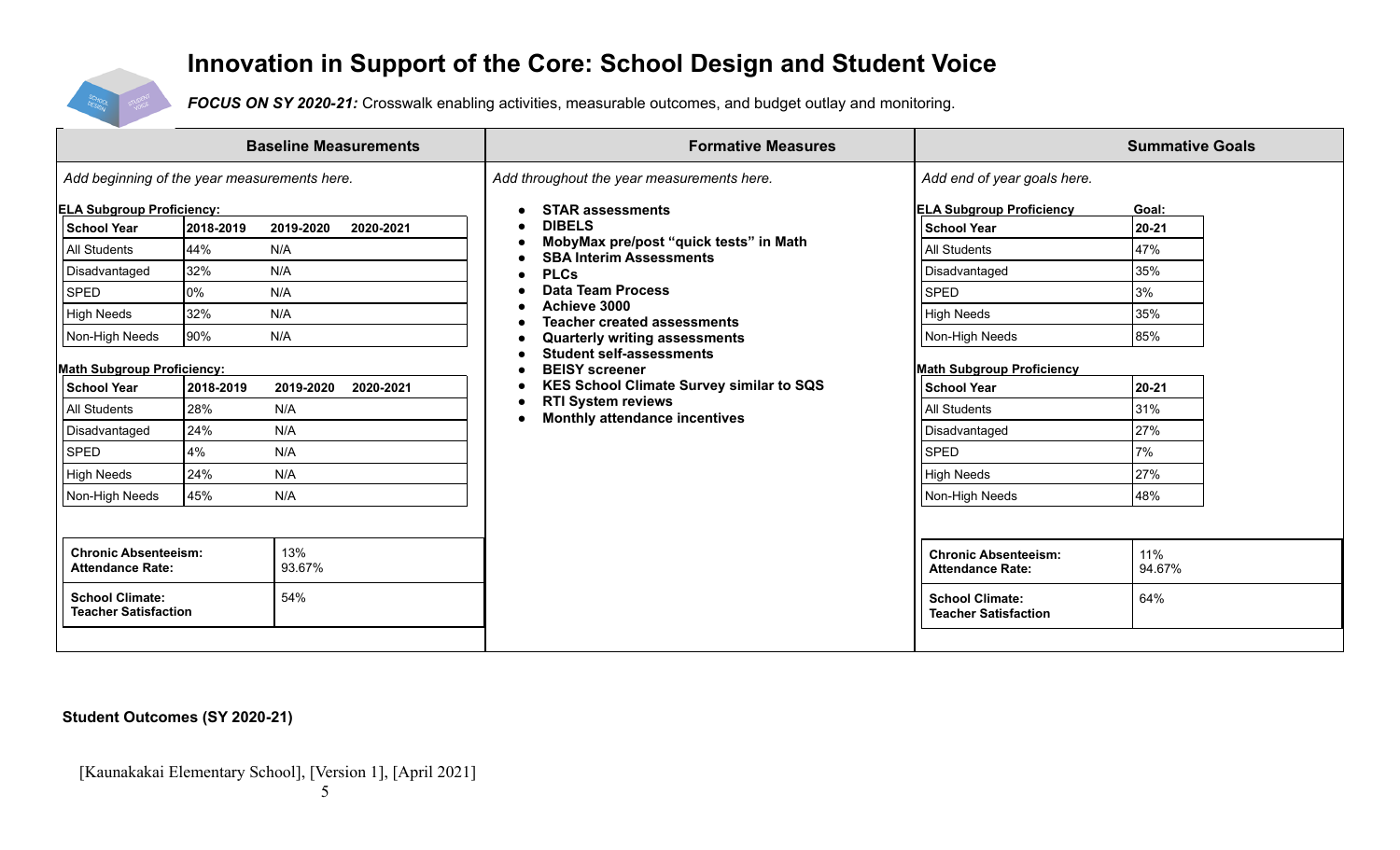| <b>Measurable Outcome(s)</b>                                                                                                                          | <b>Enabling Activity</b>                                                                                                                                                                                                                                                   | <b>Duration</b><br>Fall, Spring,<br>Yearlong | Source of<br><b>Funds</b><br>Program ID | <b>School Monitoring Activity</b>                                                                                                              | <b>Frequency</b><br>Quarter,<br>Semester,<br>Annual | <b>Complex</b><br><b>Monitoring Activity</b><br>(to be completed by<br>CAS) |
|-------------------------------------------------------------------------------------------------------------------------------------------------------|----------------------------------------------------------------------------------------------------------------------------------------------------------------------------------------------------------------------------------------------------------------------------|----------------------------------------------|-----------------------------------------|------------------------------------------------------------------------------------------------------------------------------------------------|-----------------------------------------------------|-----------------------------------------------------------------------------|
| KES students BOY at/above proficiency<br>percentage (according to the school's<br>Universal Screener) will increase by the<br>EOY.<br>Tier 1 Academic | Students with identified academic or behavioral needs will<br>be provided multi-tiered levels of support through the RTI<br>system and tracked in CSSS.<br>Tier 1- Classroom instruction<br>Tier 2- Small group "targeted" skills<br>Tier 3- "Intensive" skill instruction | Yearlong                                     |                                         | Quarterly RTI Team meetings will<br>occur.<br>RTI forms will be completed by<br>grade level teams                                              | Quarterly<br>Quarterly                              |                                                                             |
| 100% of students will have access to<br>supplemental research based computer<br>programs.<br>Tier 1 Academic                                          | Students will be provided supplemental research based<br>computer programs and assessment tools to help reinforce<br>concepts taught.                                                                                                                                      | Yearlong                                     |                                         | Teachers will complete a<br>Supplemental/Assessment survey at<br>the end of the school year.                                                   | Annual                                              |                                                                             |
| 100% of students will have the opportunity<br>to earn school-wide recognition in<br>celebration.<br><b>Tier 1 Behavior</b>                            | All students will have the opportunity to earn a school-wide<br>incentive through increasing their growth in reading, math,<br>and/or behavior.                                                                                                                            | Yearlong                                     |                                         | PBIS and Leadership will create<br>school recognitions to celebrate the<br>achievements of students during<br>FAMA.                            | Quarterly                                           |                                                                             |
| 100% of students who have at least 5<br>absences will receive a Parent Letter.<br><b>Tier 2 Behavior</b>                                              | The Molokai Attendance Program (MAP) model and<br>procedures will be followed to address attendance concerns<br>to the extent possible.                                                                                                                                    | Yearlong                                     |                                         | School Counselor will maintain a<br>MAP log.                                                                                                   | Quarterly                                           |                                                                             |
| 80% of the SPED students will receive<br>instruction 80% of the time in the Gen. Ed<br>setting<br>Tier 3 Academic                                     | Inclusion students will be provided instruction from both<br>the Gen. Ed and SPED teacher using the co-teaching model.                                                                                                                                                     | Yearlong                                     |                                         | Follow up will occur via<br>walkthroughs and teacher feedback<br>on PLC minutes                                                                | Weekly<br>(indicated in<br>PLC minutes)             |                                                                             |
| SPED students SBA ELA proficiency will<br>increase from 0% to 3% and SBA math<br>proficiency will increase from 4% to 7%.<br>Tier 3 Academic          | SPED students will be pulled out for Tier 3 intensive<br>instruction by the SPED teacher in the afternoons to help<br>close the achievement gap.                                                                                                                           | Yearlong                                     |                                         | SPED teachers will monitor Math &<br>ELA proficiency growth through<br>STAR SBA aligned scores.                                                | Monthly                                             |                                                                             |
| 85% of EL students will demonstrate<br>growth in their WIDA Access reading<br>scores. Base of 71% (2020)<br>Tier 3 Academic                           | EL teacher will support students in core instruction in the<br>general education setting, unless pull out intervention is<br>needed.                                                                                                                                       | Yearlong                                     |                                         | EL teacher will provide the Principal<br>with a schedule of student support<br>and meet with teachers to plan<br>interventions and strategies. | Semester                                            |                                                                             |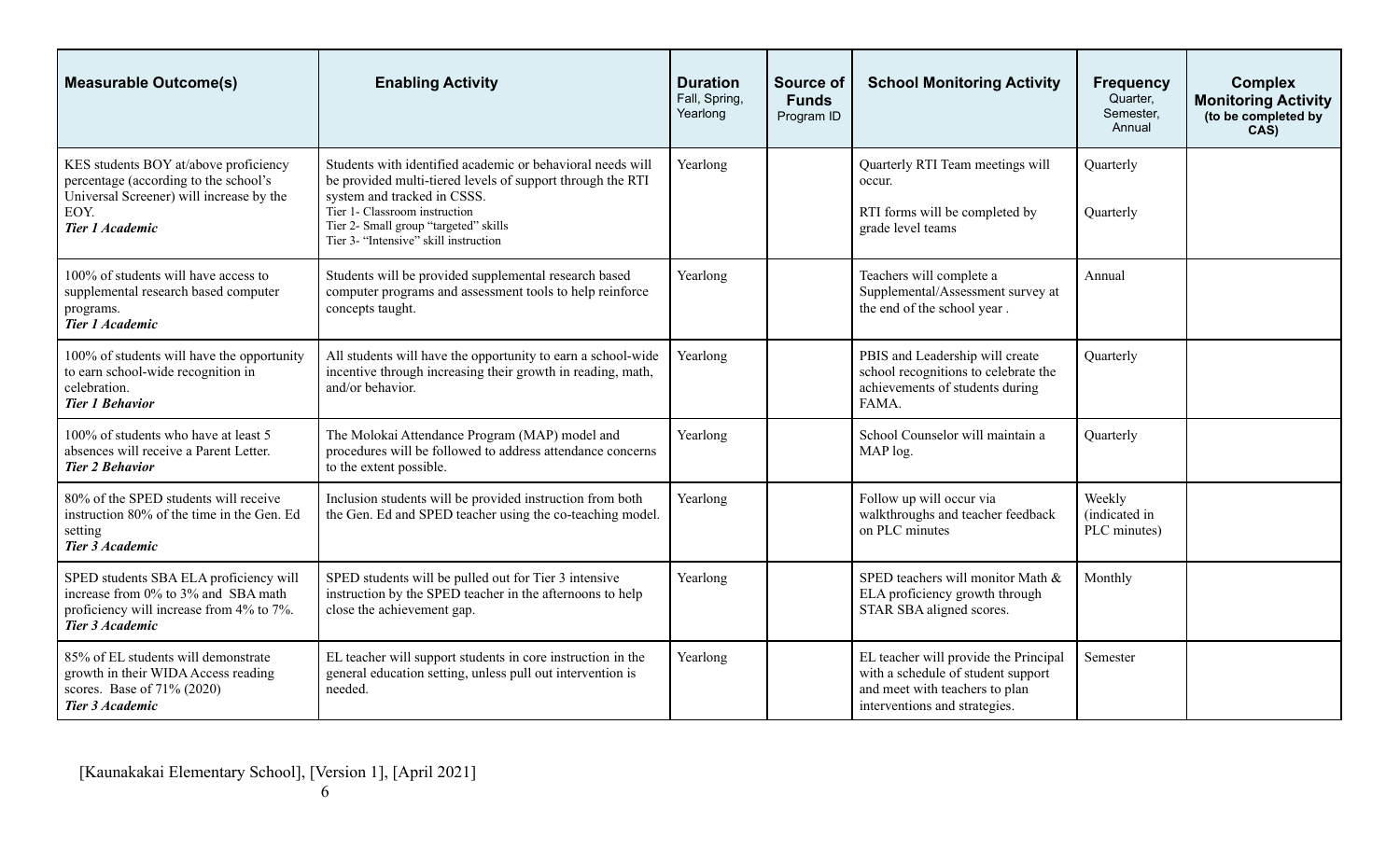| Staff Outcomes (SY 2020-21)                                                                                                                                                                                                                |                                                                                                                                                                                                                                                                                   |                                              |                                         |                                                                                                                                                                 |                                                     |                                                                                       |
|--------------------------------------------------------------------------------------------------------------------------------------------------------------------------------------------------------------------------------------------|-----------------------------------------------------------------------------------------------------------------------------------------------------------------------------------------------------------------------------------------------------------------------------------|----------------------------------------------|-----------------------------------------|-----------------------------------------------------------------------------------------------------------------------------------------------------------------|-----------------------------------------------------|---------------------------------------------------------------------------------------|
| <b>Measurable Outcome(s)</b>                                                                                                                                                                                                               | <b>Enabling Activity</b>                                                                                                                                                                                                                                                          | <b>Duration</b><br>Fall, Spring,<br>Yearlong | <b>Source</b><br>of Funds<br>Program ID | <b>School Monitoring Activity</b>                                                                                                                               | <b>Frequency</b><br>Quarter,<br>Semester,<br>Annual | <b>Complex</b><br><b>Monitoring</b><br><b>Activity</b><br>(to be completed by<br>CAS) |
| The achievement gap between Non-High<br>Needs and High Needs students in ELA will<br>decrease from 58 to 53 points. The<br>achievement gap between Non-High Needs<br>and High Needs students in Math will<br>decrease from 21 to 16 points | Weekly collaboration and planning of lessons between Gen.<br>Ed teachers, SPED teachers, and support staff will be<br>provided to help close the achievement gap.<br>PPTs and/or EAs will be provided lessons by Gen Ed or<br>SPED teachers to help with small group instruction. | Yearlong                                     |                                         | PLC minutes and the School Master<br>Schedule will reflect collaboration<br>time provided.<br>PLC minutes and feedback from<br>support staff will be collected. | Weekly                                              |                                                                                       |
| 100% of the students in the Urgent<br>Intervention category on the school's<br>academic Universal Screener (STAR) will<br>receive intervention and support.                                                                                | Gen. Ed teachers, SPED teachers, and RTI Specialist, will<br>create targeted RTI plans for students in the Urgent<br>Intervention category.<br>PPTs and/or EAs will directly support classroom teachers<br>with RTI.                                                              | Yearlong                                     |                                         | RTI Specialist Teacher will help<br>monitor support staff to successfully<br>implement the RTI system                                                           | Weekly                                              |                                                                                       |
| 100% of teachers will implement a SEL<br>curriculum.                                                                                                                                                                                       | All students will receive SEL lessons/activities in a<br>common block a minimum of 1x a week to help address<br>Tier 1 behavior.                                                                                                                                                  | Yearlong                                     |                                         | All classroom teachers will indicate an<br>SEL block in their weekly schedule<br>Follow up will be done by the<br>Principal and PBIS Committee                  | Weekly                                              |                                                                                       |
| 100% of new teachers and/or long term subs<br>will receive PD on clarity of school<br>expectations, curriculum, or other needs.                                                                                                            | PD and follow-up will be provided to new teachers and/or<br>long term subs to provide clarity on school expectations,<br>curriculum, or other needs.                                                                                                                              | Fall                                         |                                         | On site mentor teachers and/or<br>Leadership Team will follow up with<br>new teachers or long term subs.                                                        | Quarterly                                           |                                                                                       |
| 100% of faculty (K-6) will receive<br>continued professional development<br>training.                                                                                                                                                      | Faculty will receive continued professional development on<br>core curriculum (i.e., Stepping Stones, Into Math, Wonders)<br>and other content areas (i.e., science, social studies,<br>computer science)                                                                         | Fall and<br>Spring                           |                                         | Principal and Content Area Chairs<br>will monitor, assess, and collect<br>feedback.                                                                             | Quarterly                                           |                                                                                       |
| SBA Math proficiency will increase from<br>28% to 31% and ELA from 44% to 47%                                                                                                                                                              | Faculty will receive PD on research-based practices to close<br>the achievement gap. WASC (Ex: Conceptual<br>Understanding and Procedural Fluency)                                                                                                                                | Fall and<br>Spring                           |                                         | Using the Cycle of Professional<br>Learning to solidify PD.                                                                                                     | Semester                                            |                                                                                       |